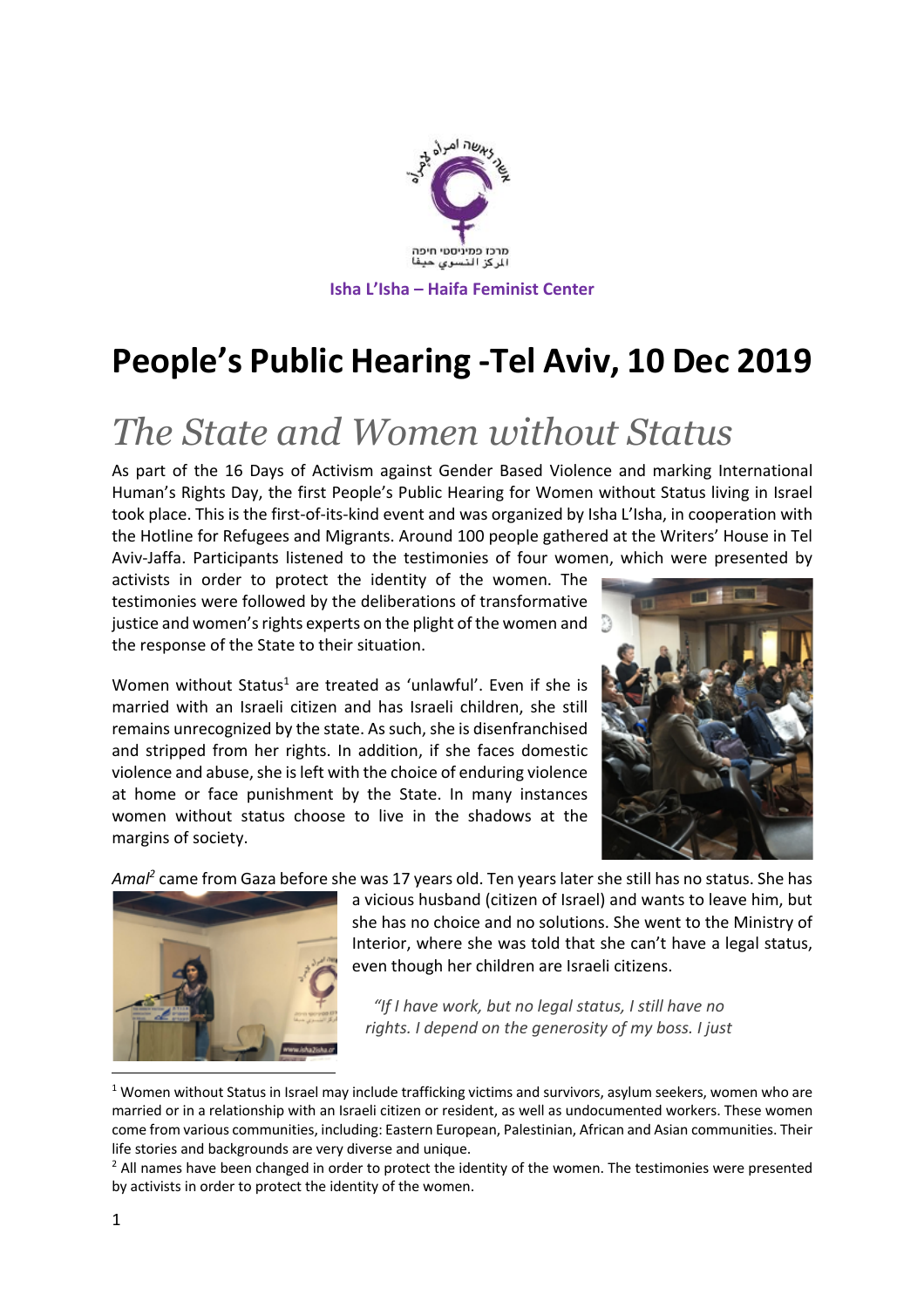*need a piece of paper that proves that I exist. I have the feeling that I am always depending and relying on others. I have given up on so much. I just have to protect myself. What do you want me to do? I didn't commit any crime. The main problem would be to be separated from my children. My life is very difficult."*

*Eden* had nothing to eat before she came to Israel from Eritrea. After a long and very dangerous journey, she got to the Israeli border in 2007. In Israel she started working as a cleaner. She also got pregnant and had a child. The father of the child became abusive and she decided to run away and ask for help. She was taken to a shelter but couldn't do anything. "I am not a citizen and have no status". The legal custodian of her child was the abusive father. Eden needed his approval for anything related to the child. "I was scared but had no choice. Each time I contacted him he became violent." Eden has now three children, two of them are Israeli citizens, but has no legal custody over them.

*"Since I did not get married with their father, I have no legal rights on my own children. Every time I try to arrange my status, I get into a dangerous situation again."*

The *Alternative Judges* that participated at the People's Public Hearing are: Ruti Gur, Isha L'Isha;



Adv. Shirin Batshon, activist and researcher; and Saviona Rotlevy, retired Vice President of the Tel Aviv District Court. After listening to the heart-breaking stories of four women (*Marina* from Moldovia and *Amani* from the West Bank also gave their testimonies), the *judges* of the People's Public Hearing gave their verdict: *If someone exists, then this person has a legal status. Everybody who exists is entitled to their human rights, including the right to education, health, a life free of violence, and the right to citizenship*.

*"I refuse to accept the idea that there is a woman that has no legal status" Ruti Gur, Isha L'Isha.*

*"Women should have the right to the same citizenship of their children" Adv. Shirin Batshon, Activist and Researcher.* 

*"The Ministry of Interior has used its power to keep women captive on behalf of abusive men. In addition, Israeli children face discrimination because of the legal status of their mothers." Saviona Rotlevy, Vice President of the Tel Aviv District Court (retired).*

Following the testimonies, findings from the research conducted by Isha L'Isha on Women without Status were presented. The findings confirmed that women without status live in a 'twilight zone'. People without status in Israel have been pushed away and demonised in the media. They are taken out of the legal sphere to a space where there are no rights and no protections. People without status are left extremely vulnerable and exposed. Their relationship with the government is one of exploitation, where the establishment takes advantage of them (women without status work as cleaners, carers, sex workers, housewives, etc.). In this space "anything goes". In order to navigate and survive the difficult reality that especially women and their children face, they accept any situation: they agree not to get alimony or welfare support,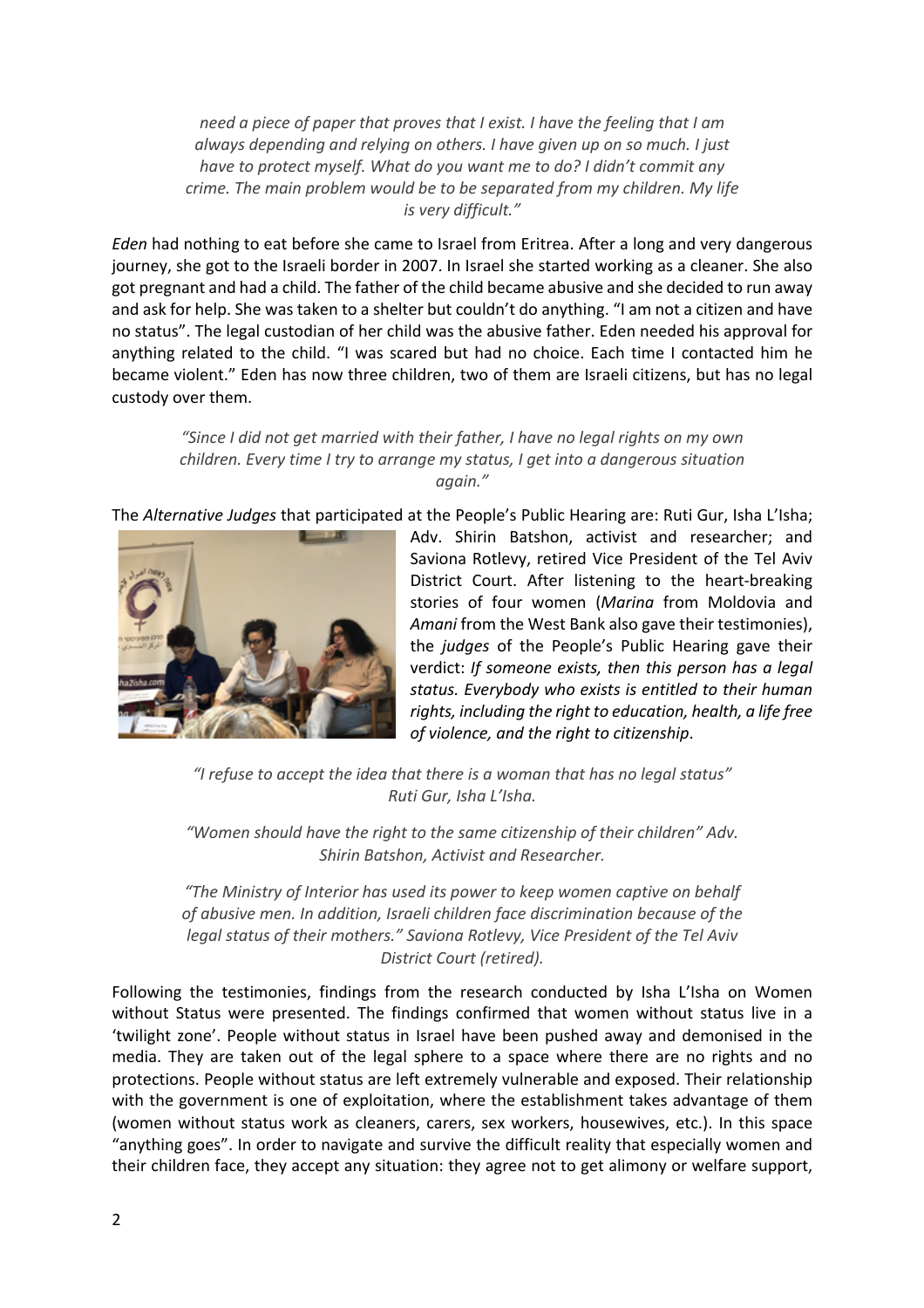to live with health and mental health issues, to endure endemic violence, to stay quiet and endure injustice as long as they can stay with their children.

> At the bottom of this state policy towards women without status is a deeply discriminatory attitude. As MK

Within this context of extreme vulnerability, the Humanitarian Committee, has shown its lack of humanity. The only requests that hold a slim chance for approval are those brought by the women that have Israeli children and the father wishes to remain in touch with the child, but women remain exposed to deportation. On the other hand, not a single request from a woman without status and without children that wants to get divorced has been approved. Furthermore, the committee is not interested in breaking the cycle of violence that women face as the committee does not keep track of the number of times that a request has been put forward by the same person. Each request is dealt with individually. The committee is thus unable to recognize patterns of severe abuse and adapt their responses in a humanitarian way.



Aida Tuma Suleiman and MK Rozen highlight, there is a clear political position embodied by the current rightwing government to negate citizenship rights to non-Jewish citizens and residents.

#### *The Humanitarian Committee*

As a rule, a foreign citizen can obtain status in Israel only in very specific cases, for example, if s/he has an Israeli spouse or a work visa for a fixed period of time. However, there is another procedure for regulating status in Israel for humanitarian reasons, and thus it is possible to obtain temporary residency and eventually a permanent residency without being dependent on a spouse or an employer.

The Ministry of Interior has established a special committee, whose function is to examine applications of foreigners residing in Israel who are not entitled to status under the law and decide if they can obtain such status for humanitarian reasons. The committee is comprised of representatives of various government ministries, as well as representatives of the Ministry of Interior, Ministry of Welfare, Ministry of Health, Foreign Affairs, and National Security, as well as the Liaison Office (Nativ) and the police. The committee does not meet personally with the applicants and bases its decisions on the interview and documents attached to the application.